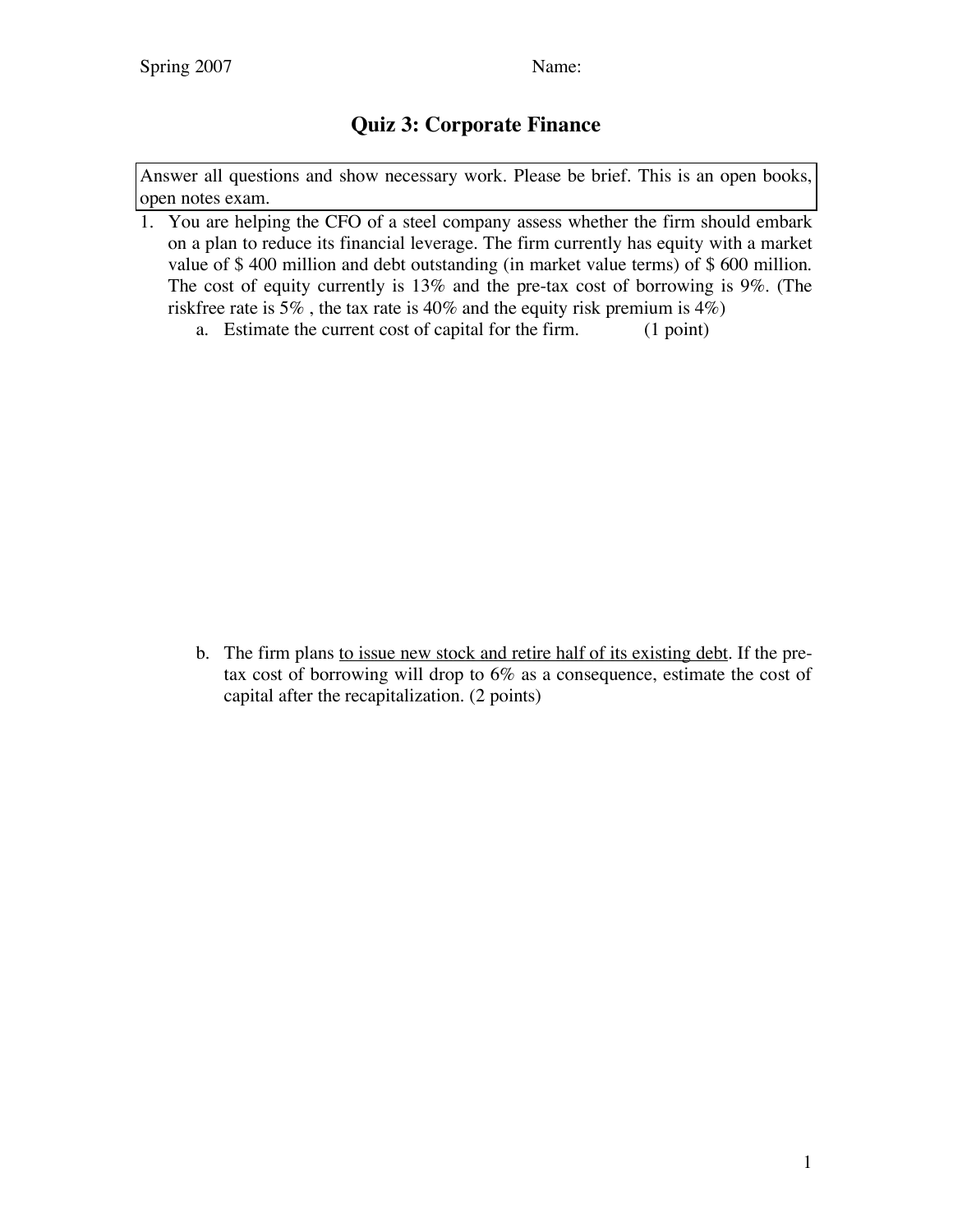moving to the new debt ratio.

2. Torre Inc. is a small, sporting goods firm, with 20 million shares outstanding, trading at \$ 4 a share, and \$ 20 million in debt (market value); the firm's current cost of capital is 10%. The firm is planning to recapitalize by borrowing an additional \$30 million and buying back shares, thus lowering its cost of capital to 9%. a. Assuming <u>no growth</u> in savings over time, estimate the change in firm value from moving to the new debt ratio.  $(1 \text{ point})$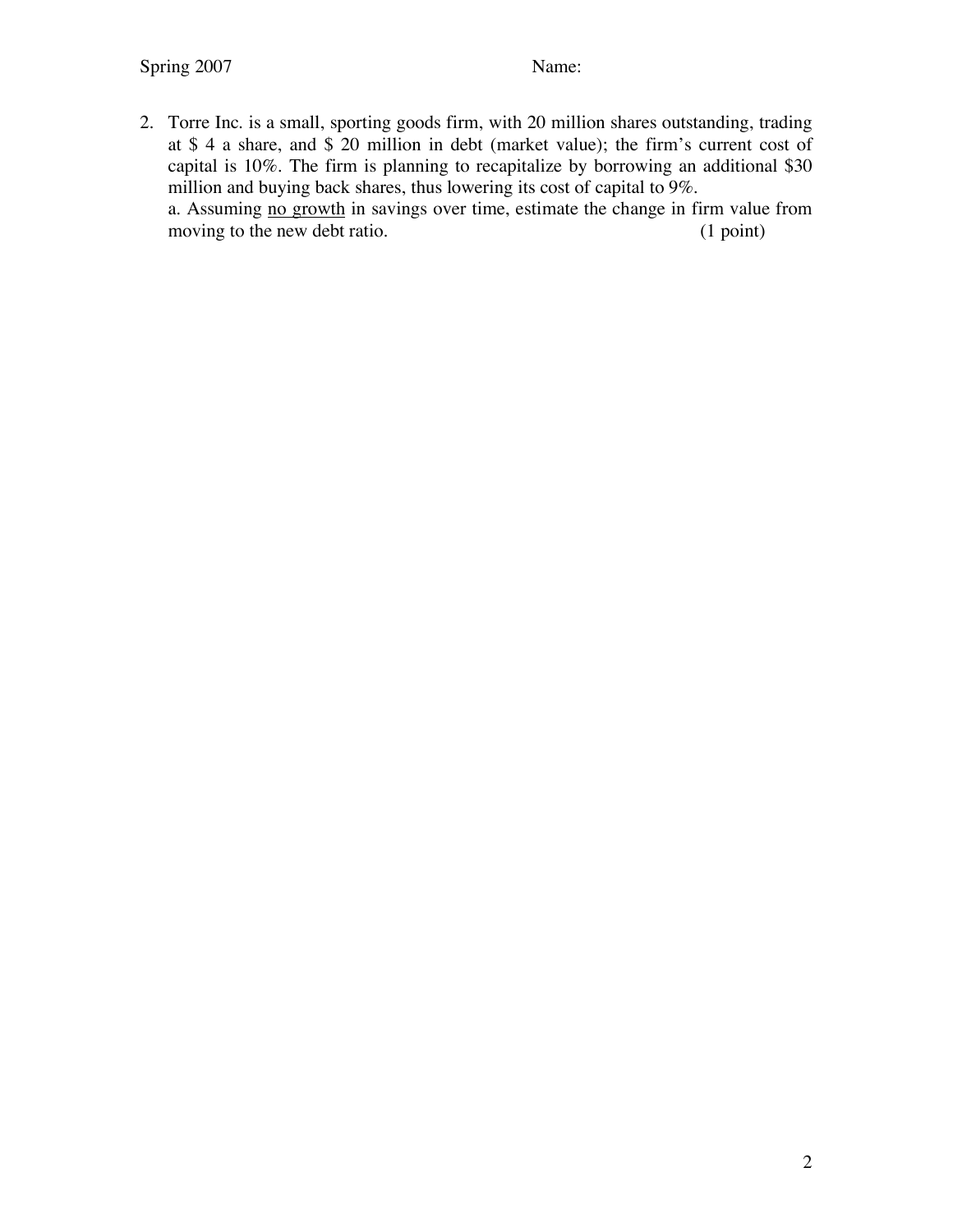b. Now assume that the firm does buy back shares at \$5/share. Estimate the increase in value per share for the remaining shares.